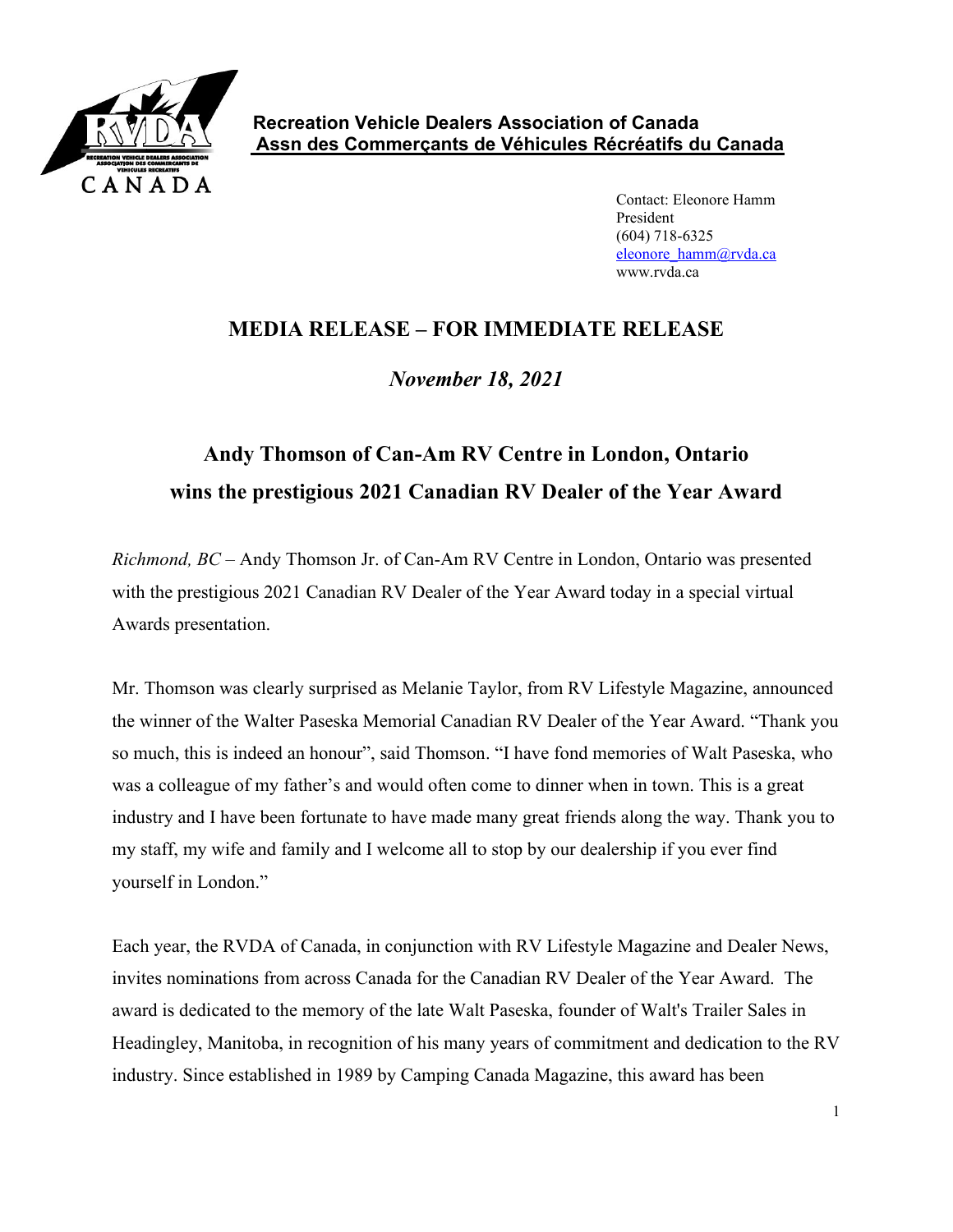presented to individuals who share Walt's enthusiasm and commitment, in recognition of their long-term contribution to the RV lifestyle, and commitment to the community as a whole.

The award is presented to a candidate who has:

- Demonstrated long-term dedication to the RV industry and promotion of the RV lifestyle by the acting dealer principal of a recognized full service RV dealership
- Shown commitment and participation in the RVDA at the provincial or national level;
- Been recognized by customers and peers as a person with the highest integrity and credibility in both work and personal life, and
- Made a contribution to their community.

Andy Thomson Jr. started working at Can-Am RV Centre alongside his father, Andy Sr. from the day the dealership opened in 1970. He would work after school and on the weekends helping ensure the dealership's success. Can-Am RV Centre can trace its roots back to 1967 when Andy Thomson Sr. purchased a 1965 30' Airstream. Andy Sr. took his family camping in the Airstream and their travels included Airstream Rallies across the country. It was at these rallies that Andy Sr. realized that an Airstream store could be a solid business venture and a great way to use his mechanical prowess and creativity to help the many people who enjoyed RVing as he did. Thus Can-Am RV was born.

Can-Am RV has remained a family business. Andy Jr., his sister Nancy and brother Kirk all worked there throughout their high school years. Andy Jr. was excited to join the dealership fulltime once he had graduated. Having spent many of his teenage years working alongside his father, Andy Jr. spent hours reviewing towing challenges and learning about trailer and hitch combinations for the best towing capabilities. Andy Jr. has become a well known hitch expert throughout the Canadian RV industry.

Today the Dealership still stands in its original location. They have expanded their RV lines beyond Airstream and now have 14 service bays, and one of the largest parts and accessories departments branded as RV Outfitters.